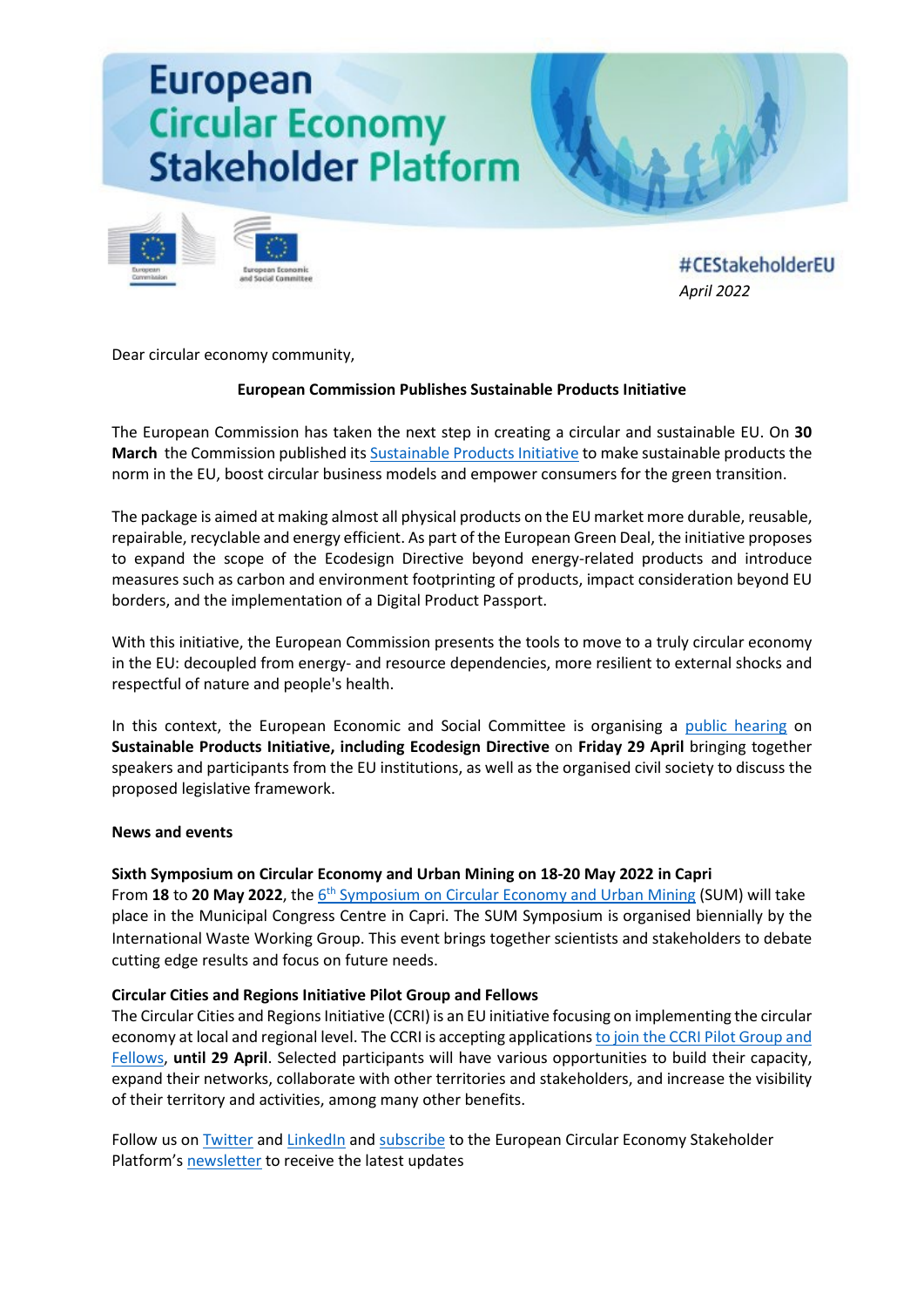### **#EUCircularTalks**

Save the date for the **second #EUCircularTalk** of the year 2022 – with many more to come! 17 May: [Measuring Circularity](https://circulareconomy.europa.eu/platform/en/news-and-events/all-events/eucirculartalk-measuring-circularity) (Circular Flanders)

Did you participate in any of our #EUCircularTalksin 2021? We want to hear from you! Fill in the survey [here.](https://ec.europa.eu/eusurvey/runner/evaluation-eucirculartalks) You can read the [final reports](https://circulareconomy.europa.eu/platform/en/eu-circular-talks) of #EUCircularTalks or watch the [recordings,](https://www.youtube.com/channel/UC7c7LwM1A4FZ8XauZEqQRlA) and feel free to join the online [discussion!](https://www.linkedin.com/search/results/groups/?keywords=%23eucirculartalks&origin=SWITCH_SEARCH_VERTICAL)

More about [news and events](https://circulareconomy.europa.eu/platform/en/news-and-events)

## **Knowledge and strategies**

## **Food and feed safety vulnerabilities in the circular economy**

This [literature](https://circulareconomy.europa.eu/platform/en/knowledge/food-and-feed-safety-vulnerabilities-circular-economy) review from the European Food Safety Authority identified and categorised circular economy practices within all stages of the food and feed production chain in Europe to provide an overview of current and envisaged practices.

More about [knowledge](https://circulareconomy.europa.eu/platform/en/knowledge) and [strategies](https://circulareconomy.europa.eu/platform/en/strategies)

#### **Good practices**

## **ReCreate: Innovate and develop novel technological solutions for deconstruction and reuse**

The international [ReCreate](https://circulareconomy.europa.eu/platform/en/good-practices/recreate-innovate-and-develop-novel-technological-solutions-deconstruction-and-reuse) project aims to discover how used precast concrete elements can be deconstructed without damaging them to be reused in new buildings and how to turn the process into a profitable business.

## **CISUFLO: minimising the environmental impact of the EU flooring sector**

The CISUFLO (CIrcular SUstainable FLOor coverings) [project,](https://circulareconomy.europa.eu/platform/en/good-practices/cisuflo-minimising-environmental-impact-eu-flooring-sector) funded under Horizon 2020, aims to develop a systemic circular approach to floor coverings. Through six pilot projects, it will create new circular floor coverings, improve recyclability, and encourage the sector to adopt a circular model.

More about [good practices](https://circulareconomy.europa.eu/platform/en/good-practices)

## **Circular updates from the European Commission**

## **Environmental Footprint Methods Digital Events**

On **28 April**, the European Commission is organising an [online event](https://circulareconomy.europa.eu/platform/en/news-and-events/all-events/environmental-footprint-methods-digital-event) on the methods for measuring the life cycle performance of products and organisations: the Product Environmental Footprint (PEF) and the Organisation Environmental Footprint (OEF). Do not forget to register!

## **Launch of a call for proposals by UNEP in connection with the InTEX project**

UNEP is seeking an Implementing Partner to support its impact assessment work on sustainable economic pathways for sustainable and circular textiles in the context of the [three-year project](https://circulareconomy.europa.eu/platform/en/news-and-events/all-news/launch-call-proposals-unep-connection-intex-project) "Innovative Business Practices and Economic Models in the Textile Value Chain". Applications are open until **16 May.**